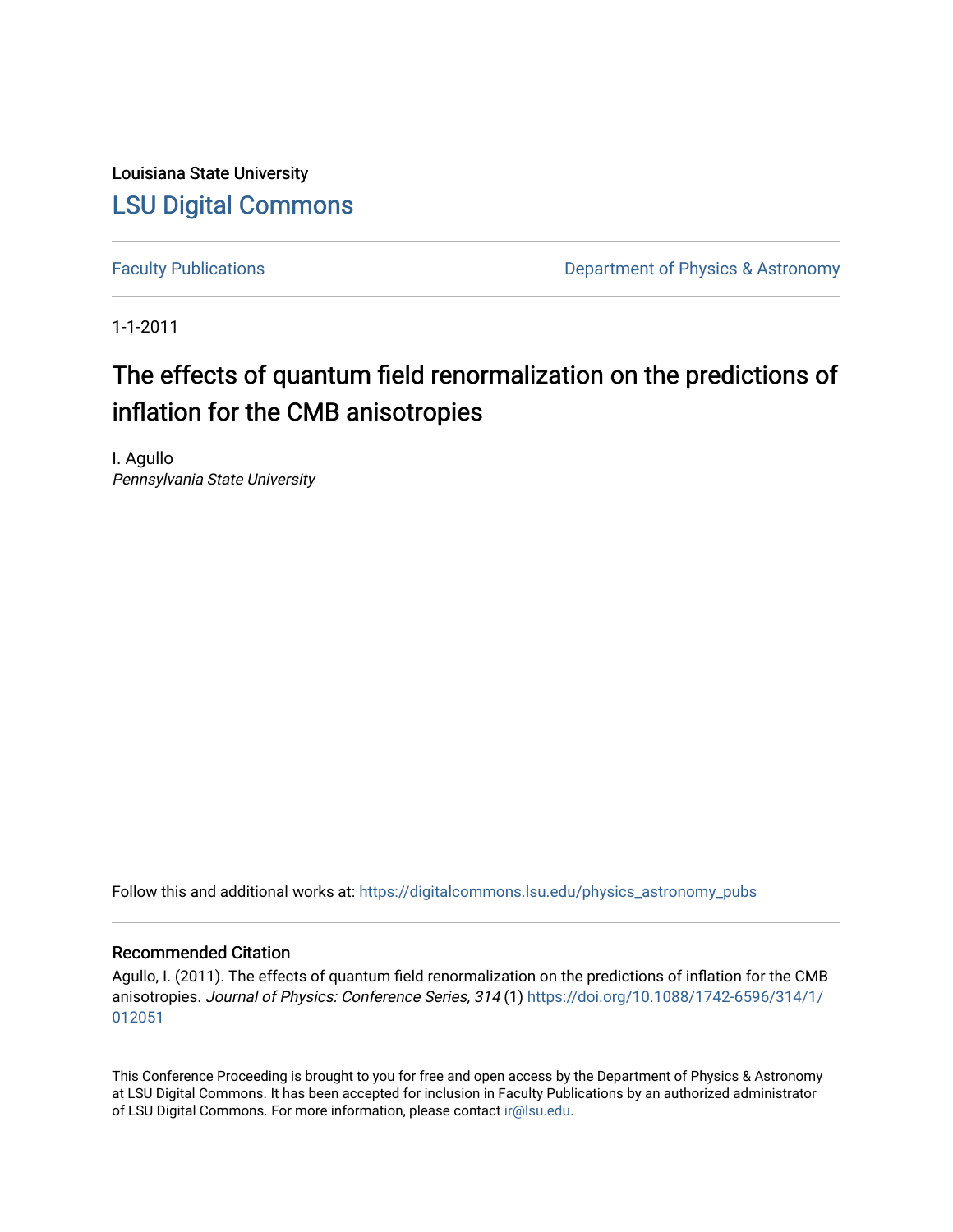### **OPEN ACCESS**

### The effects of quantum field renormalization on the predictions of inflation for the CMB anisotropies

To cite this article: I Agullo 2011 J. Phys.: Conf. Ser. **314** 012051

View the [article online](https://doi.org/10.1088/1742-6596/314/1/012051) for updates and enhancements.

### You may also like

- [Inflation, renormalization, and CMB](/article/10.1088/1742-6596/229/1/012058) [anisotropies](/article/10.1088/1742-6596/229/1/012058) I Agulló, J Navarro-Salas, G J Olmo et al.
- [Observational issues in loop quantum](/article/10.1088/0264-9381/31/5/053001) **[cosmology](/article/10.1088/0264-9381/31/5/053001)** A Barrau, T Cailleteau, J Grain et al.
- Mechanical behaviour of thin As-S-Agl [films for sensor applications](/article/10.1088/1742-6596/113/1/012024) K Kolev, T Petkova, C Popov et al.



# **IOP ebooks™**

Bringing together innovative digital publishing with leading authors from the global scientific community.

Start exploring the collection-download the first chapter of every title for free.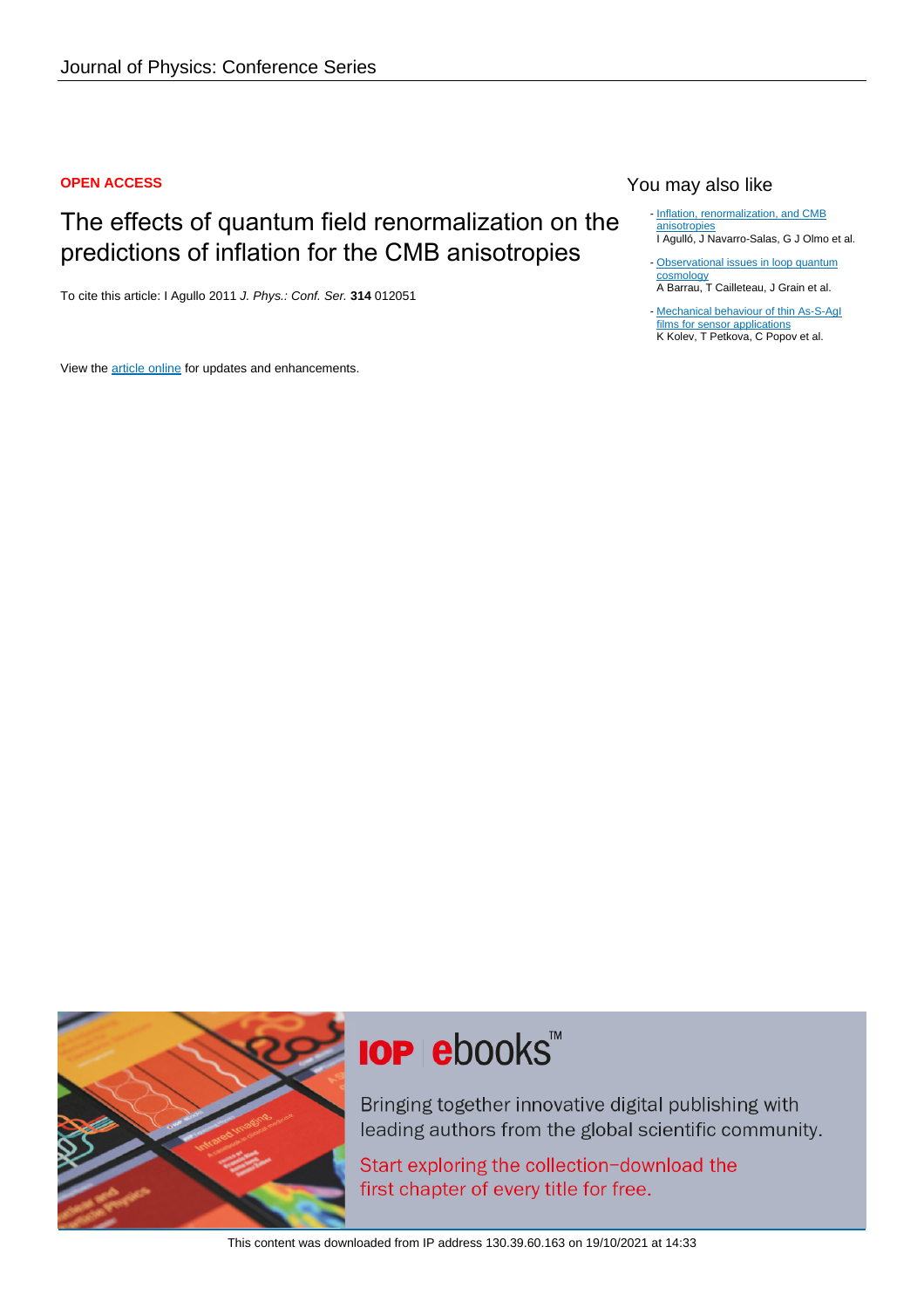## The effects of quantum field renormalization on the predictions of inflation for the CMB anisotropies

### I. Agullo

Institute for Gravitation and the Cosmos, Physics Department, Penn State, University Park, PA 16802-6300, USA.

E-mail: agullo@gravity.psu.edu

Abstract. In single-field, slow-roll inflationary models scalar and tensorial (Gaussian) perturbations are usually characterized by the so called power spectrum in momentum space. Even though these power spectra are finite and well define in momentum space, typical ultraviolet divergences in quantum field theory appear when these quantities are expressed in position space. The requirement of a finite variance in position space forces the introduction of regularization technics in quantum field theory in an expanding universe. The regularization process has an important impact on the predicted scalar and tensorial power spectra for wavelengths that today are at observable scales.

#### 1. Introduction

Inflation nowadays constitutes an important piece of the standard cosmological model [1]. It was originally introduced as a mechanism able to alleviate the classical problems of the big bang model [2]. However, it was soon realized [3] that inflation is able to provide an elegant quantum mechanical mechanism to account for the origin of small inhomogeneities in the early universe, essential for explaining the structures that we see today. In the simplest models of inflation, a scalar field slowly rolling down its potential causes an accelerated expansion of the background geometry. The rapidly changing spacetime geometry is able to amplify the vacuum fluctuations [4] of the inflaton field itself and of purely tensorial modes (gravitational waves), generating a primordial spectrum of scalar and tensor perturbations. These perturbations acquire classical properties during their evolution and provide the initial conditions for classical cosmological perturbations. The potential detection of the effects of primordial tensorial metric fluctuations in future high-precision measurements of the CMB anisotropies would constitute a highly nontrivial test of the inflationary paradigm. Therefore, it is particularly important to scrutinize from all point of views the predictions of inflation for the tensorial and scalar power spectra. In this respect, it was pointed out in [5] (see also [6]) that quantum field renormalization significantly modifies the amplitude of quantum fluctuations, and hence the corresponding power spectra, in de Sitter inflation. The analysis was further improved in [7, 8] to understand how the basic testable predictions of (single-field) slow-roll inflation could be affected by renormalization. In this talk we summarize our approach.

Let us assume that  $\varphi(\vec{x}, t)$  represents a perturbation obeying a free field wave-equation on the inflationary background  $ds^2 = -dt^2 + a^2(t) d\vec{x}^2$ , where  $a(t)$  is a quasi-exponential expansion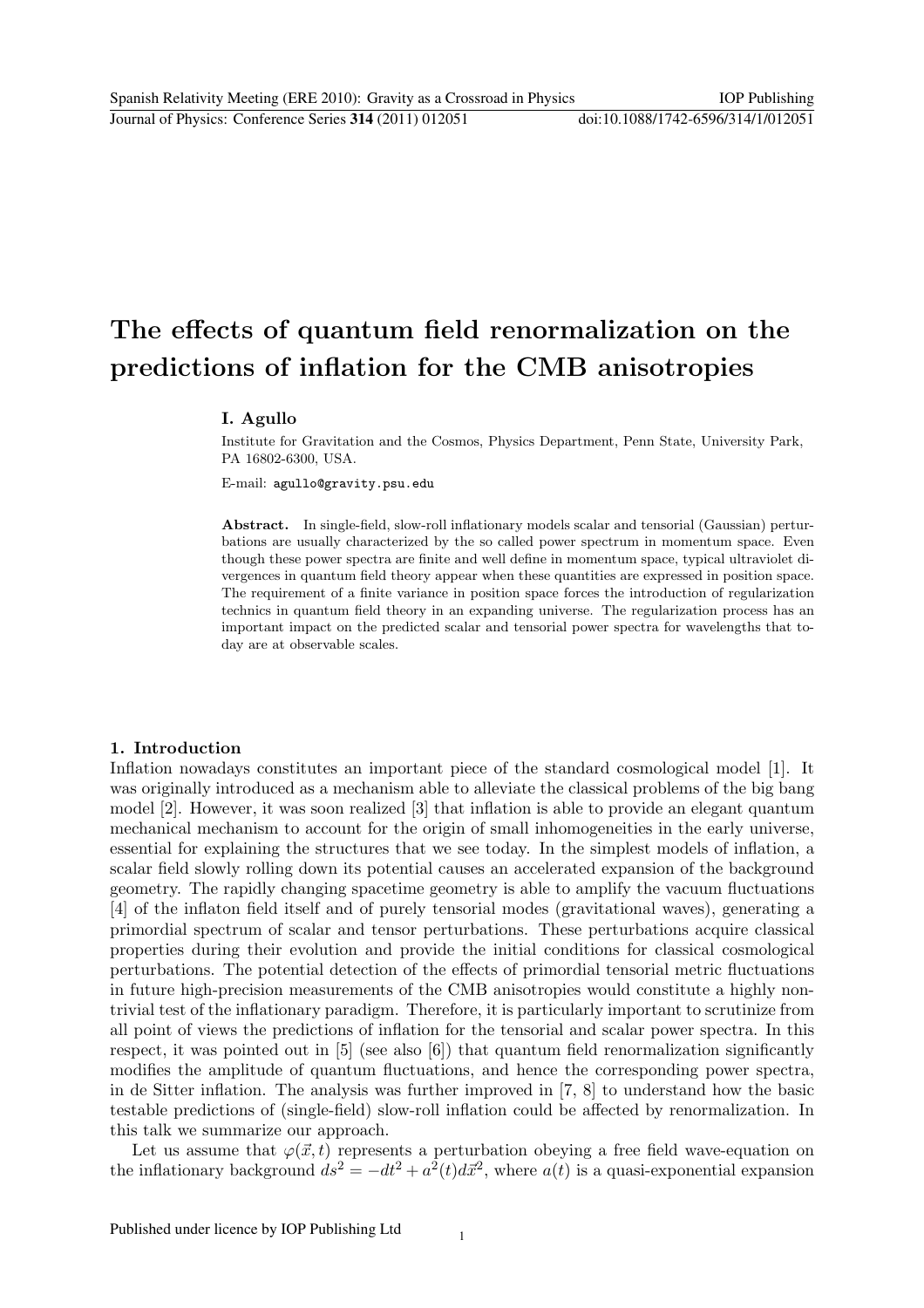factor. At the quantum level, this field is expanded as  $\varphi(\vec{x},t) = (2\pi)^{-3/2} \int d^3k [\varphi_k(t) a_{\vec{k}} +$  $\varphi_k^\ast(t) a_{\bar{k}}^\dagger$  $\vec{k}$ ] $e^{i\vec{k}\vec{x}}$ , where the creation and annihilation operators satisfy the canonical commutation relation. The mode functions  $\varphi_k(t)$  are required to satisfy the adiabatic condition [9]. The power spectrum for this perturbation,  $\Delta_{\varphi}^{2}(k,t)$ , is usually defined in terms of the Fourier transform of the variance of the field [1]

$$
\langle \hat{\varphi}_{\vec{k}}(t)\hat{\varphi}_{\vec{k}'}^{\dagger}(t)\rangle = \delta^3(\vec{k} + \vec{k}')\frac{2\pi^2}{k^3} \Delta_{\varphi}^2(k, t) , \qquad (1)
$$

where  $\hat{\varphi}_{\vec{k}}(t) \equiv \varphi_k(t) a_{\vec{k}}$ . The field modes  $\varphi_k(t)$  describe a perturbation field characterized, in momentum space, by a zero mean  $\langle \hat{\varphi}_{\vec{k}}(t) \rangle = 0$  and the variance  $\Delta_{\varphi}^2(k,t)$ . The advantage of working in momentum space resides in the fact that different modes fluctuate independently of each other, as explicitly displayed by the presence of the delta function in (1). This way, the quantum field is regarded as an infinite collection of independent oscillators, each with a different value of  $\vec{k}$ . In position space the perturbation is also characterized by a zero mean  $\langle \varphi(\vec{x},t)\rangle = 0$  and a variance  $\langle \varphi^2(\vec{x},t)\rangle = (2\pi)^{-3} \int d^3k d^3k' \langle \hat{\varphi}_{\vec{k}}(t)\hat{\varphi}_{\vec{k}}^{\dagger}$  $\vec{k}$ <sub>i</sub> $(t)$ ) $e^{i(\vec{k}+\vec{k'})\vec{x}}$ . This variance is formally related to the power spectrum by

$$
\langle \varphi^2(\vec{x},t) \rangle = \int_0^\infty \frac{dk}{k} \Delta_\varphi^2(k,t) \sim \frac{1}{4\pi^2} \int_0^\infty dk \left( \frac{k}{a^2} + \frac{\dot{a}^2}{a^2 k} + \ldots \right) , \tag{2}
$$

where the large  $k$  behavior of the integrand is shown. As it is well-known in quantum field theory, the above expectation value quadratic in the field  $\varphi$  is ultraviolet divergent (quadratic and logarithmically). The quadratic divergence corresponds to the usual contribution from vacuum fluctuations in Minkowski space and can be eliminated by standard renormalization in flat spacetime. The logarithmic divergence, however, appears as a consequence of the non trivial spacetime expansion. Because the different  $k$ -modes fluctuate independently of each other, one could be tempted to get rid of this logarithmic ultraviolet divergence by simply eliminating the modes with  $k > aH$  and leaving the rest unaffected. If one eliminates this divergence using a window function in this way, as is usual for random fields, then one obtains  $\Delta_{\varphi}^2(k) \approx H^2/4\pi^2$ , where  $\Delta^2_{\varphi}(k)$  is defined by the quantity  $\Delta^2_{\varphi}(k,t)$  evaluated a few Hubble times after the "Hubble" exit time"  $t_k$  (defined by  $a(t_k)/k = H(t_k)$ ), since this is the time scale at which the modes become time independent and behave as classical perturbations. However, one should take into account that the field fluctuations are quantum in nature and, therefore, one should consider the subtle points of quantum field theory (QFT) regarding the ultraviolet divergences.

Even though free quantum field theory is usually regarded as an infinite set of independent harmonic oscillators (one for each k-mode), there are fundamental holistic aspects of QFT that can not be properly understood in terms of independent modes. Renormalization is the hallmark of the holistic aspect of QFT [10]. This is clear in the fact that, although the renormalization schemes in QFT in curved spacetimes are based on the ultraviolet behavior of the theory, the infrared sector is also affected by renormalization, leading potentially to observable consequences. Therefore, the logarithmic divergence in (2) should be dealt with by renormalization in curved spacetimes. We propose that in the standard definitions of the spectrum  $\Delta_{\varphi}^2(k,t)$ , as given in (2), one should replace the unrenormalized  $\langle \varphi^2(\vec{x},t) \rangle$  by the renormalized variance,  $\langle \varphi^2(\vec{x},t) \rangle_{ren}$ . Writing  $\tilde{\Delta}_{\varphi}^2(k,t)$  for the spectrum defined in this way, the definition in (2) is replaced by the corresponding renormalized expression

$$
\langle \varphi^2(\vec{x},t) \rangle_{ren} = \int_0^\infty \frac{dk}{k} \tilde{\Delta}_\varphi^2(k,t) \ . \tag{3}
$$

Since the power spectrum is defined in momentum space, the natural scheme is renormalization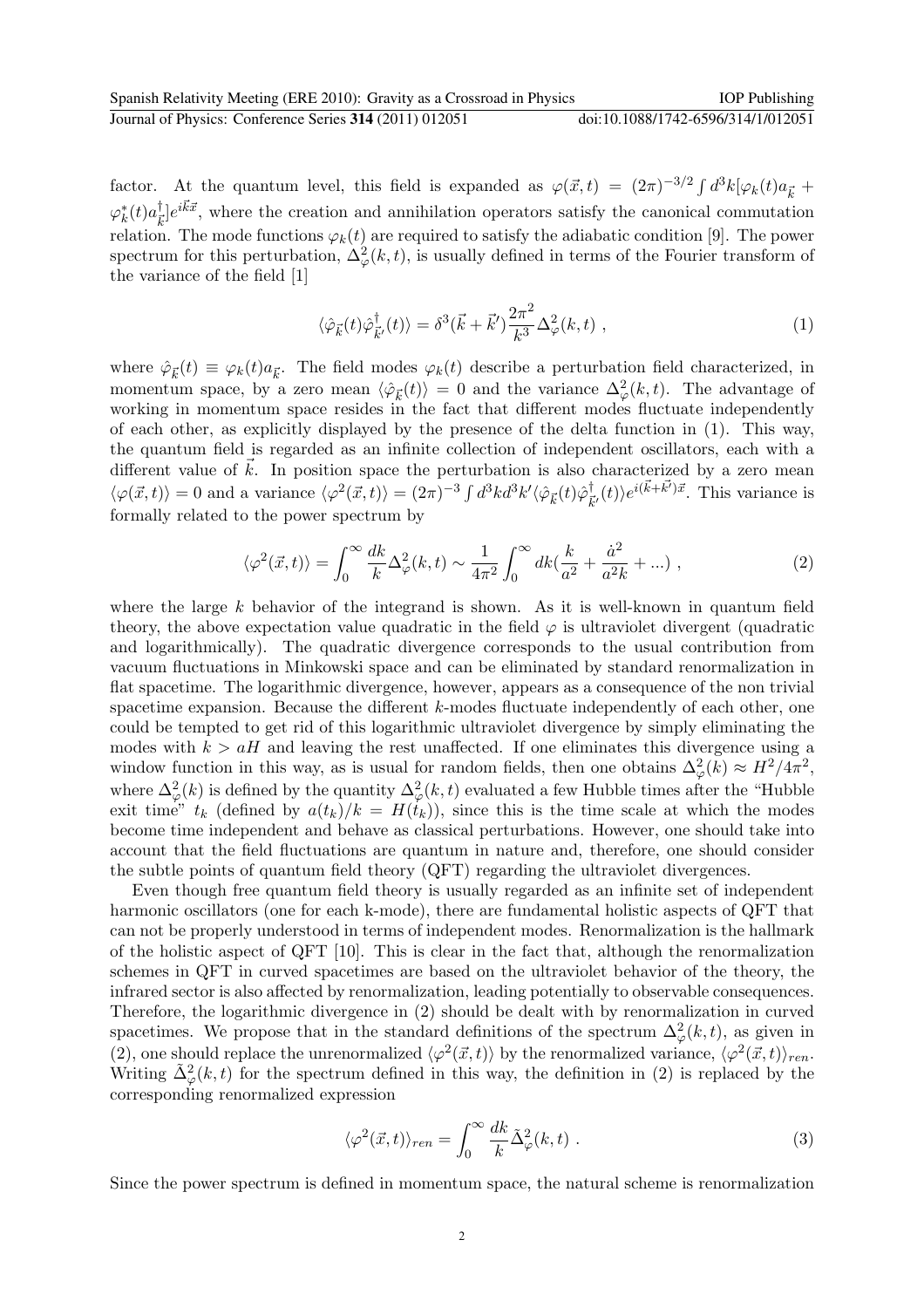Journal of Physics: Conference Series **314** (2011) 012051 doi:10.1088/1742-6596/314/1/012051

in momentum space, so we define

$$
\langle \varphi^2(\vec{x},t) \rangle_{ren} = \frac{4\pi}{(2\pi)^3} \int_0^\infty k^2 dk (|\varphi_k(t)|^2 - C_k(t)), \qquad (4)
$$

where  $C_k(t)$  represents the renormalization subtraction terms. Adiabatic renormalization [11, 9] provides a natural expression for  $C_k(t)$ . Moreover, the Bunch-Parker renormalization in momentum space [12, 9] (which turns out to be equivalent, when translated to position space, to the DeWitt-Schwinger proper time renormalization) provides another answer for  $C_k(t)$ . When these schemes are applied to the field perturbations arising from slow-roll inflation, which should be considered as massless free fields with a second-order adiabatic term encoding the dependence on the inflationary potential, the resulting expressions for  $C_k(t)$  coincide, thus defining a unique expression for the spectrum  $\tilde{\Delta}_{\varphi}^2(k,t)$ . The holistic nature of QFT is then explicitly realized through (3-4); although the counterterms are fully determined by the ultraviolet behavior of the modes, the long wavelength sector, and hence the new  $\tilde{\Delta}_{\varphi}^2(k,t)$ , is significantly affected by the subtractions. In the slow-roll scenario, when  $H$  slowly decreases with time, the effects of renormalization have a non-trivial impact on  $\tilde{\Delta}^2_{\varphi}(k,t)$  when this quantity is evaluated a few n Hubble times after the Hubble exit time  $t_k$  ( $n > 1$  but  $n \in \mathbb{R}$ ). We obtain for the tensorial and scalar spectra

$$
\tilde{\Delta}_t^2(k,n) \approx \frac{8}{M_P^2} \left(\frac{H(t_k)}{2\pi}\right)^2 \epsilon(t_k)(2n-3/2)
$$
\n
$$
\tilde{\Delta}_s^2(k,n) \approx \frac{1}{2M_P^2 \epsilon(t_k)} \left(\frac{H(t_k)}{2\pi}\right)^2 (3\epsilon(t_k) - \eta(t_k))(2n-3/2) ,\tag{5}
$$

where  $\epsilon = M_P^2/2(V'/V)^2$  and  $\eta = M_P(V''/V)$  are the standard slow-roll parameters associated with the inflaton potential energy  $V$ . It is important to note that the subtraction terms introduce a time dependence, characterized by  $n$ , in the power spectra parameterizing the (unknown) time at which the modes exhibit classical behavior. However, the spectral indices and the tensor-toscalar ratio r are not sensitive to the unknown parameter  $n$ , in the same way as they do not depend on the scale of inflation  $H(t_k)$ 

$$
\tilde{n}_s - 1 \equiv \frac{d \ln \tilde{\Delta}_s^2}{d \ln k} = -6\epsilon + 2\eta + \frac{(12\epsilon^2 - 8\epsilon\eta + \xi)}{3\epsilon - \eta} \quad ; \quad \tilde{n}_t \equiv \frac{d \ln \tilde{\Delta}_t^2}{d \ln k} = 2(\epsilon - \eta)
$$
\n
$$
\tilde{r} \equiv \frac{\tilde{\Delta}_t^2}{\tilde{\Delta}_s^2} = 16\epsilon \frac{\epsilon}{3\epsilon - \eta} \quad , \tag{6}
$$

where  $\xi$  is another slow roll parameter:  $\xi \equiv M_P^4 (V'V'''/V^2)$ . This parameter can be reexpressed in terms of  $\epsilon, \eta$  and the running of the tensorial index  $\tilde{n}'_t \equiv d\tilde{n}_t/d\ln k$  as  $\tilde{n}'_t = 8\epsilon(\epsilon - \eta) + 2\xi$ .

The expression (5) and (6) for the power spectra and spectral indices show that renormalization has a significant impact on the predictions of slow-roll inflation. It is important to notice that, in contrast to the standard approach, the renormalized tensorial power spectrum is not uniquely related to the Hubble parameter and now depends on the combination  $H(t_k)/\epsilon(t_k)$ . Another important difference concerns the consistency relation that relates the tensor-to-scalar ratio r to the spectra indices. This relation, that reads  $r \equiv \Delta_t^2/\Delta_s^2 = -8n_t$  if renormalization is not considered, becomes now

$$
\tilde{r} = 4(1 - \tilde{n}_s - \tilde{n}_t) + \frac{4\tilde{n}'_t}{\tilde{n}_t^2 - 2\tilde{n}'_t} \left(1 - \tilde{n}_s - \sqrt{2\tilde{n}'_t + (1 - \tilde{n}_s)^2 - \tilde{n}_t^2}\right) \,. \tag{7}
$$